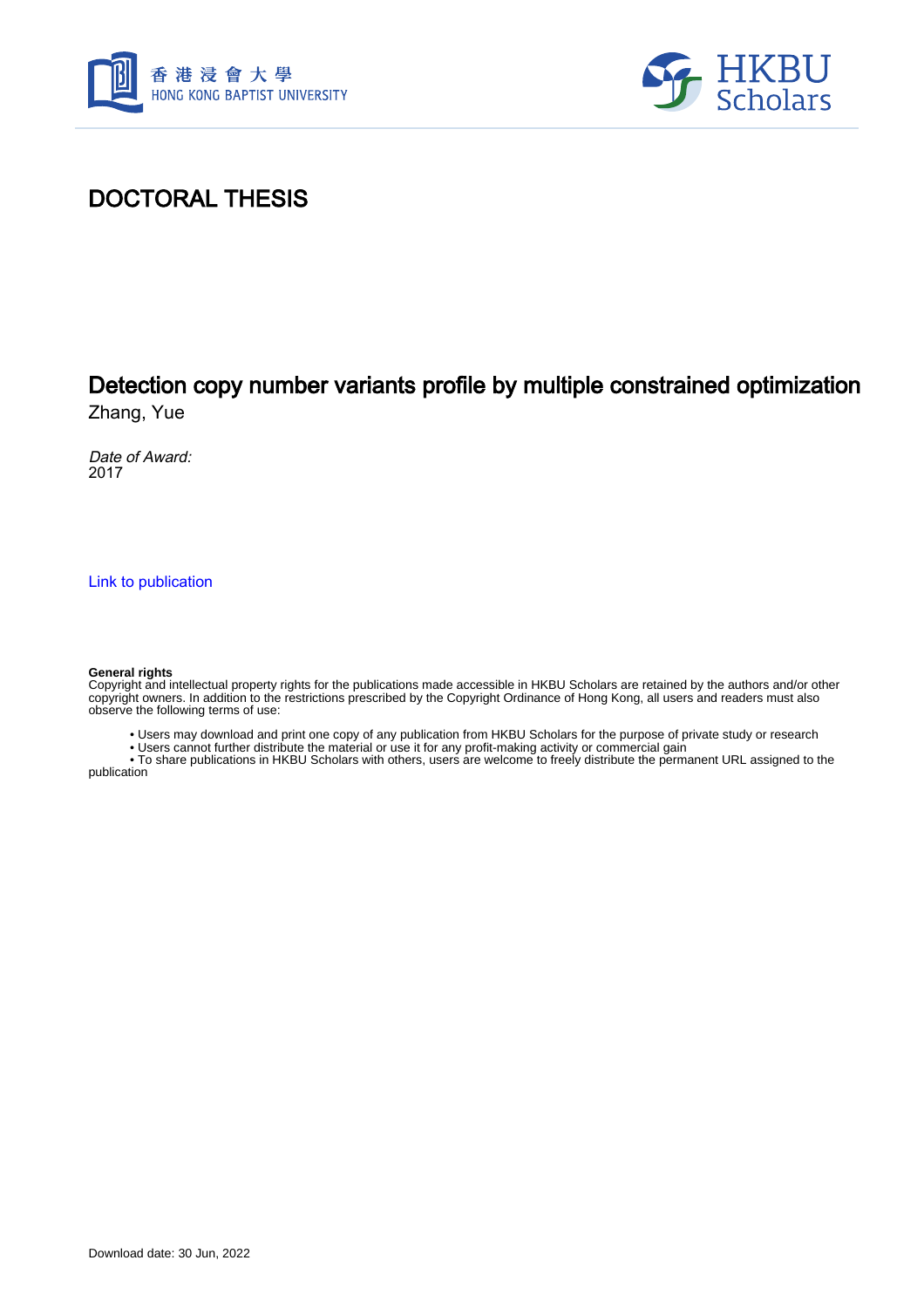#### Abstract

Copy number variation, causing by the genome rearrangement, generally refers to the copy numbers increased or decreased of large genome segments whose lengths are more than 1kb. Such copy number variations mainly appeared as the submicroscopic level of deletion and duplication. Copy number variation is an important component of genome structural variation, and is one of pathogenic factors of human diseases. Next generation sequencing technology is a popular CNV detection method and it has been widely used in various fields of life science research. It possesses the advantages of high throughput and low cost. By tailoring NGS technology, it is plausible to sequence individual cells. Such single cell sequencing can reveal the gene expression status and genomic variation profile of a single-cell. Single cell sequencing is promising in the study of tumor, developmental biology, neuroscience and other fields.

However, there are two challenging problems encountered in CNV detection for NGS data. The first one is that since single-cell sequencing requires a special genome amplification step to accumulate enough samples, a large number of bias is introduced, making the calling of copy number variants rather challenging. The performances of many popular copy number calling methods, designed for bulk sequencings, are not consistent and can not be applied on single-cell sequenced data directly. The second one is to simultaneously analyze genome data for multiple samples, thus achieving assembling and subgrouping similar cells accurately and efficiently. The high level of noises in single-cell-sequencing data negatively affects the reliability of sequence reads and leads to inaccurate patterns of variations.

To handle the problem of reliably finding CNVs in NGS data, in this thesis, we firstly establish a workflow for analyzing NGS and single-cell sequencing data. The CNVs identification is formulated as a quadratic optimization problem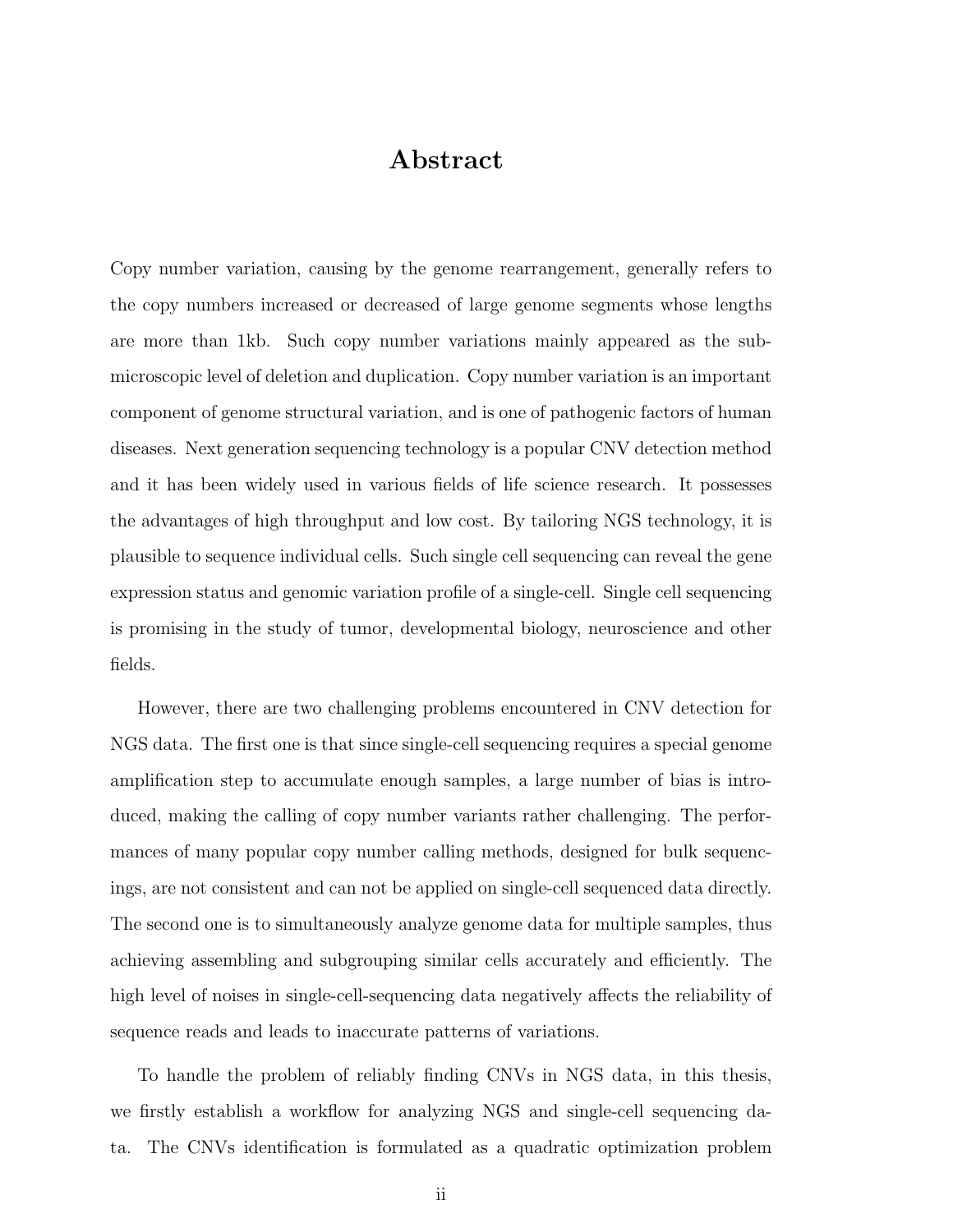with both constraints of sparsity and smoothness. Tailored from alternating direction minimization (ADM) framework, an efficient numerical solution is designed accordingly. The proposed model was tested extensively to demonstrate its superior performances. It is shown that the proposed approach can successfully reconstruct CNVs especially somatic copy number alteration patterns from raw data. By comparing with existing counterparts, it achieved superior or comparable performances in detection of the CNVs.

To tackle this issue of recovering the hidden blocks within multiple single-cell DNA-sequencing samples, we present an permutation based model to rearrange the samples such that similar ones are positioned adjacently. The permutation is guided by the total variational (TV) norm of the recovered copy number profiles, and is continued until the TV-norm is minimized when similar samples are stacked together to reveal block patterns. Accordingly, an efficient numerical scheme for finding this permutation is designed, tailored from the alternating direction method of multipliers. Application of this method to both simulated and real data demonstrates its ability to recover the hidden structures of single-cell DNA sequences.

Keywords: Copy number variants, read depth, sparsity, total variation, single-cell sequencing, next generation sequencing, permutation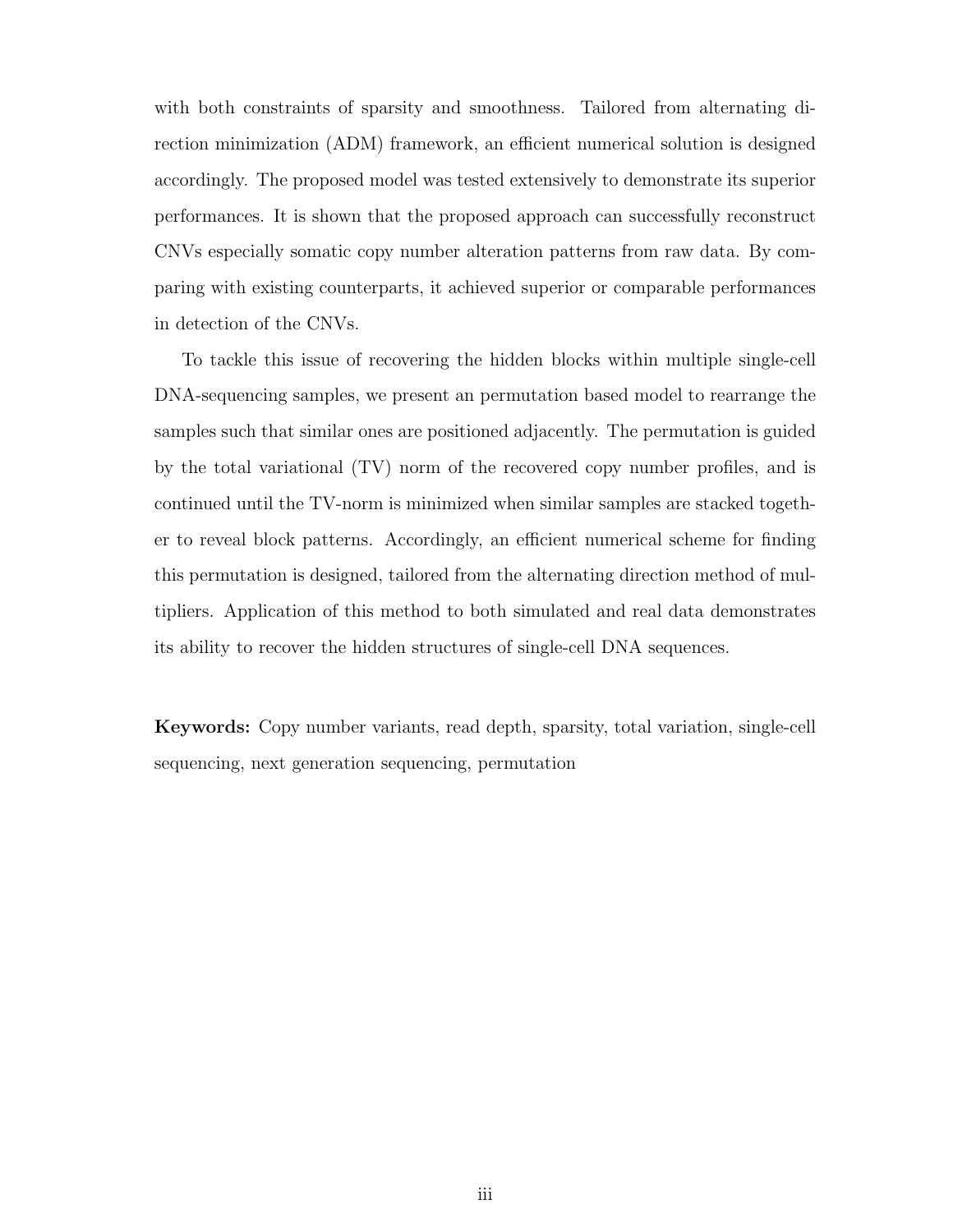## Table of Contents

| Declaration     |                                                       |                                                                                                                                                   | $\mathbf{i}$   |  |  |
|-----------------|-------------------------------------------------------|---------------------------------------------------------------------------------------------------------------------------------------------------|----------------|--|--|
|                 | Abstract                                              |                                                                                                                                                   |                |  |  |
|                 | Acknowledgements<br><b>Table of Contents</b>          |                                                                                                                                                   |                |  |  |
|                 |                                                       |                                                                                                                                                   |                |  |  |
| List of Tables  |                                                       |                                                                                                                                                   | ix             |  |  |
| List of Figures |                                                       |                                                                                                                                                   | $\mathbf x$    |  |  |
|                 |                                                       | Chapter 1 Introduction                                                                                                                            | $\mathbf{1}$   |  |  |
| 1.1             |                                                       |                                                                                                                                                   | $\overline{4}$ |  |  |
|                 | 1.1.1                                                 |                                                                                                                                                   | $\overline{4}$ |  |  |
|                 | 1.1.2                                                 | Next-generation Sequencing and Preprocessing Workflows                                                                                            | $-5$           |  |  |
|                 | 1.1.3                                                 | Detecting Copy Number Variants from NGS by Both Sparse                                                                                            |                |  |  |
|                 |                                                       |                                                                                                                                                   | $\overline{7}$ |  |  |
|                 | 1.1.4                                                 | Revealing Common Copy Number Patterns by a Total-variation                                                                                        |                |  |  |
|                 |                                                       | $\label{eq:constrained-Permutation} \text{Constrained Permutation Model} \; \dots \; \dots \; \dots \; \dots \; \dots \; \dots \; \dots \; \dots$ | -9             |  |  |
|                 | 1.1.5                                                 | Conclusions and Future Work 11                                                                                                                    |                |  |  |
|                 |                                                       | Chapter 2 Next-generation Sequencing and Preprocessing Workflow 12                                                                                |                |  |  |
| 2.1             |                                                       | Development of Sequencing Technologies                                                                                                            | 12             |  |  |
| 2.2             | Variation Calling for Next-generation Sequencing Data |                                                                                                                                                   |                |  |  |
|                 | 2.2.1                                                 |                                                                                                                                                   | 16             |  |  |
|                 | 2.2.2                                                 | Copy Number Variable Regions                                                                                                                      | <b>17</b>      |  |  |
|                 | 2.2.3                                                 |                                                                                                                                                   |                |  |  |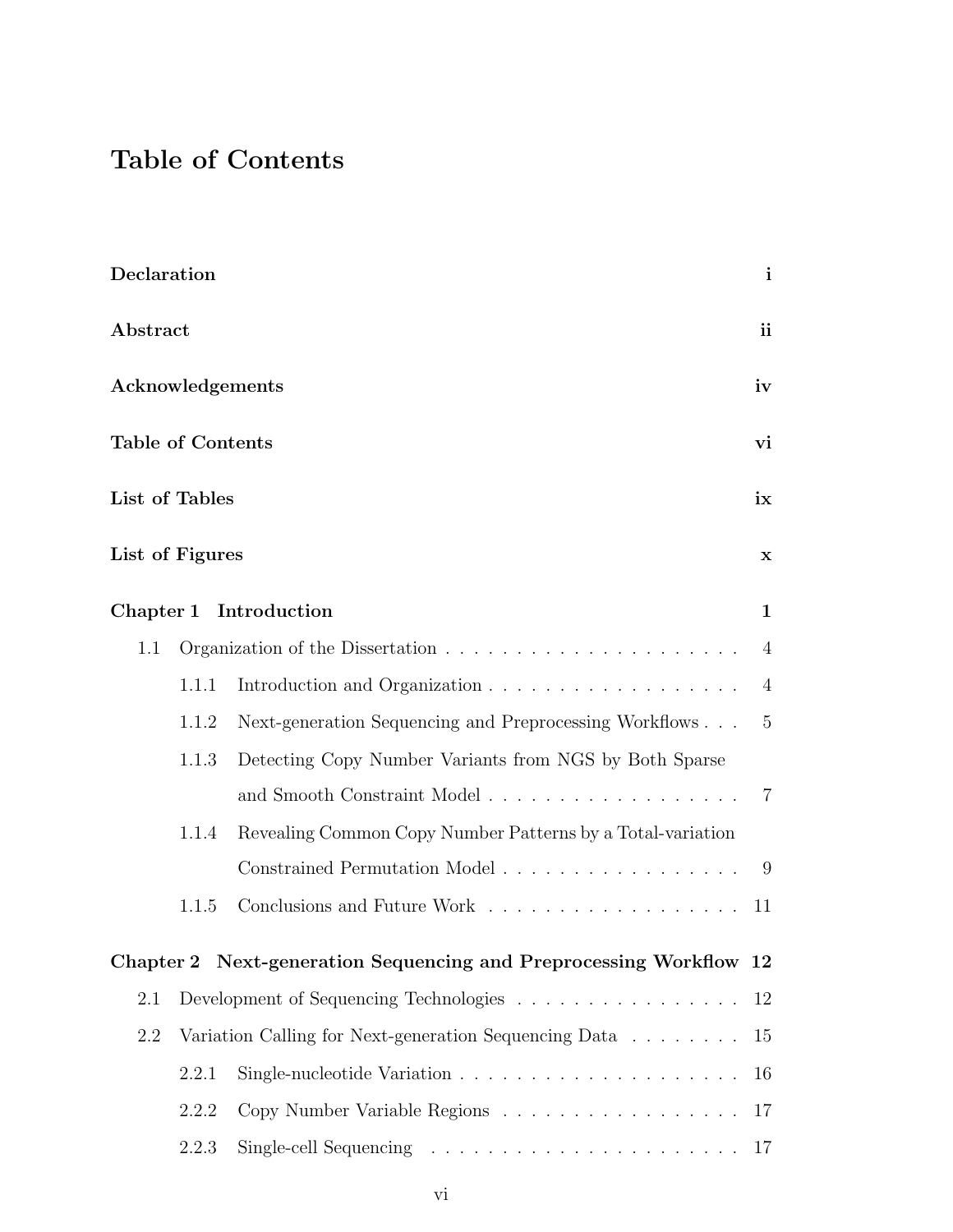| 2.3       |                                                             |                                                                | 20        |  |
|-----------|-------------------------------------------------------------|----------------------------------------------------------------|-----------|--|
|           | 2.3.1                                                       | Definition of Copy Number Variation                            | <b>20</b> |  |
|           | 2.3.2                                                       | Current Studies on Copy Number Variation                       | 21        |  |
|           | 2.3.3                                                       | Methods of Detecting Copy Number Variation                     | 24        |  |
| 2.4       |                                                             | Preprocessing Workflow for Sequencing Data                     | 31        |  |
|           | 2.4.1                                                       | Preprocessing of Bulk Sequenced Data                           | 31        |  |
|           | 2.4.2                                                       | Preprocessing Framework for Single-cell Sequencing Data        | 33        |  |
| 2.5       |                                                             |                                                                | 36        |  |
| Chapter 3 |                                                             | Detecting Copy Number Variants from NGS by Both S-             |           |  |
|           |                                                             | parse and Smooth Constraints Model                             | 37        |  |
| 3.1       |                                                             |                                                                | 37        |  |
| 3.2       |                                                             | Overview of Existing Models for Detecting CNV                  | 39        |  |
| 3.3       | Problem Modeling for CNV Detection Model with Multiple Norm |                                                                |           |  |
|           |                                                             |                                                                | 41        |  |
| 3.4       |                                                             | Numerical Solution by Alternating Direction Minimization (ADM) |           |  |
|           |                                                             |                                                                |           |  |
|           | 3.4.1                                                       | Composite Penalty Minimization and ADM Model                   | 42<br>42  |  |
|           | 3.4.2                                                       |                                                                | 44        |  |
|           |                                                             | 3.4.3 Convergence and Complexity Analysis 46                   |           |  |
| 3.5       |                                                             |                                                                | 47        |  |
|           | 3.5.1                                                       | Running Environments and Parameters for Competing Methods 48   |           |  |
|           | 3.5.2                                                       | Synthetic Studies by Comparing with $CNV-TV$                   | 49        |  |
|           | 3.5.3                                                       | Comparative Studies on Simulated Data                          | 49        |  |
|           |                                                             |                                                                |           |  |
|           | 3.5.4                                                       | Comparative Studies on Real Sequencing Data                    | 52        |  |
|           | 3.5.5                                                       |                                                                | 55        |  |
|           | 3.5.6                                                       | Computational Time of the CNV Detection Methods                | 57<br>57  |  |
| 3.6       |                                                             |                                                                |           |  |

#### Chapter 4 Revealing Common Copy Number Patterns by a Total-